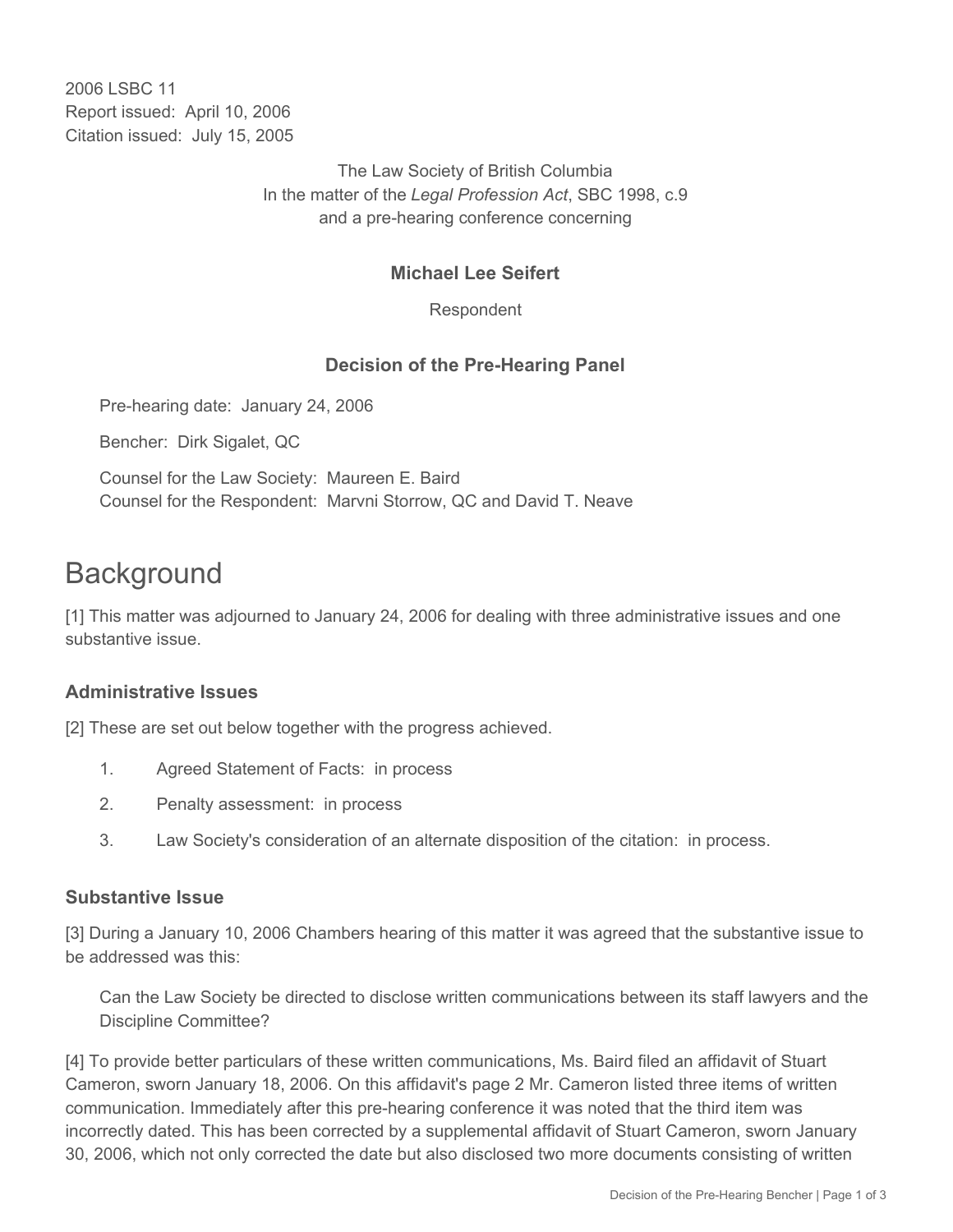communications between the Law Society staff lawyers and the Law Society's Discipline Committee. The result is that the written communications now being considered by me in this application are as follows (the corrections are indicated by italics):

(a) a legal opinion in the form of a Memorandum from Todd Follett, Senior Discipline Counsel, to the Discipline Committee dated February 18, 2005;

(b) a legal opinion in the form of a Memorandum from myself [i.e., Stuart Cameron] to the Discipline Committee dated February 18th, 2005;

(b1) *March 1, 2005 Memorandum from Todd Follett to Discipline Committee*;

(c) a legal opinion in the form of a Memorandum from Todd Follett to the Discipline Committee dated *April 25, 2005*;

(c1) *a legal opinion in the form of a Memorandum from Todd Follett to the Discipline Committee dated May 20, 2005.*

[5] I have now seen all the above documents and am satisfied that they are legal opinions, i.e., prepared by staff lawyers in their respective capacities as legal advisors.

[6] At the start of the hearing Mr. Storrow asked that the above be broadened to include "...the Law Society's investigation file..." and, in support of his extraordinary request referred to various extraordinary facts of this case, including excessive delay; a relatively minor alleged Rule infraction; the obscurity of a yet untried Rule; and undue prejudice to his client. I find that these are not extraordinary facts but, instead, matters of opinion and perception, all or some of which arise in most disputes by one side of the dispute or the other. Accordingly, it is my decision not to broaden this application. Accordingly the reasons below deal with disclosure of the above five items.

[7] The requested disclosure of the above five items requires me to decide to order a waiver of solicitor client privilege. I have considered the authorities submitted and the helpful written and oral submissions of both counsel.

[8] Ms Baird referred to five authorities that, generally, illustrate the settled law that solicitor-client privilege is almost an absolute. The fact the privilege arises in a discipline authority situation through in-house counsel does not depart from this settled law. This is confirmed in *Greene v. Law Society of British Columbia et al*., 2005 BCSC 390. See paragraph 87 of the reasons. This is further supported by *Pritchard v Ontario Human Rights Commission* 2004 SCC 31. Section VI "Analysis" of the reasons of Major, J. and paragraph 31 are useful.

[9] Mr. Storrow's authorities are interesting but not persuasive as to weakening the almost absolute sanctity of solicitor-client privilege. Accordingly, I have decided that the above communications are subject to solicitor-client privilege, and the Law Society is not required to release these communications. The Respondent's rights are, in any event, protected by:

(a) requesting the Law Society to provide a sworn affidavit listing all relevant documents, even those that will not be produced as part of the Law Society's case; and,

(b) the usual hearing conventions wherein the Law Society may not introduce evidence that it has not previously disclosed to the Respondent.

[10] Mr. Storrow further requested that, if these communications were found to be subject to solicitor-client